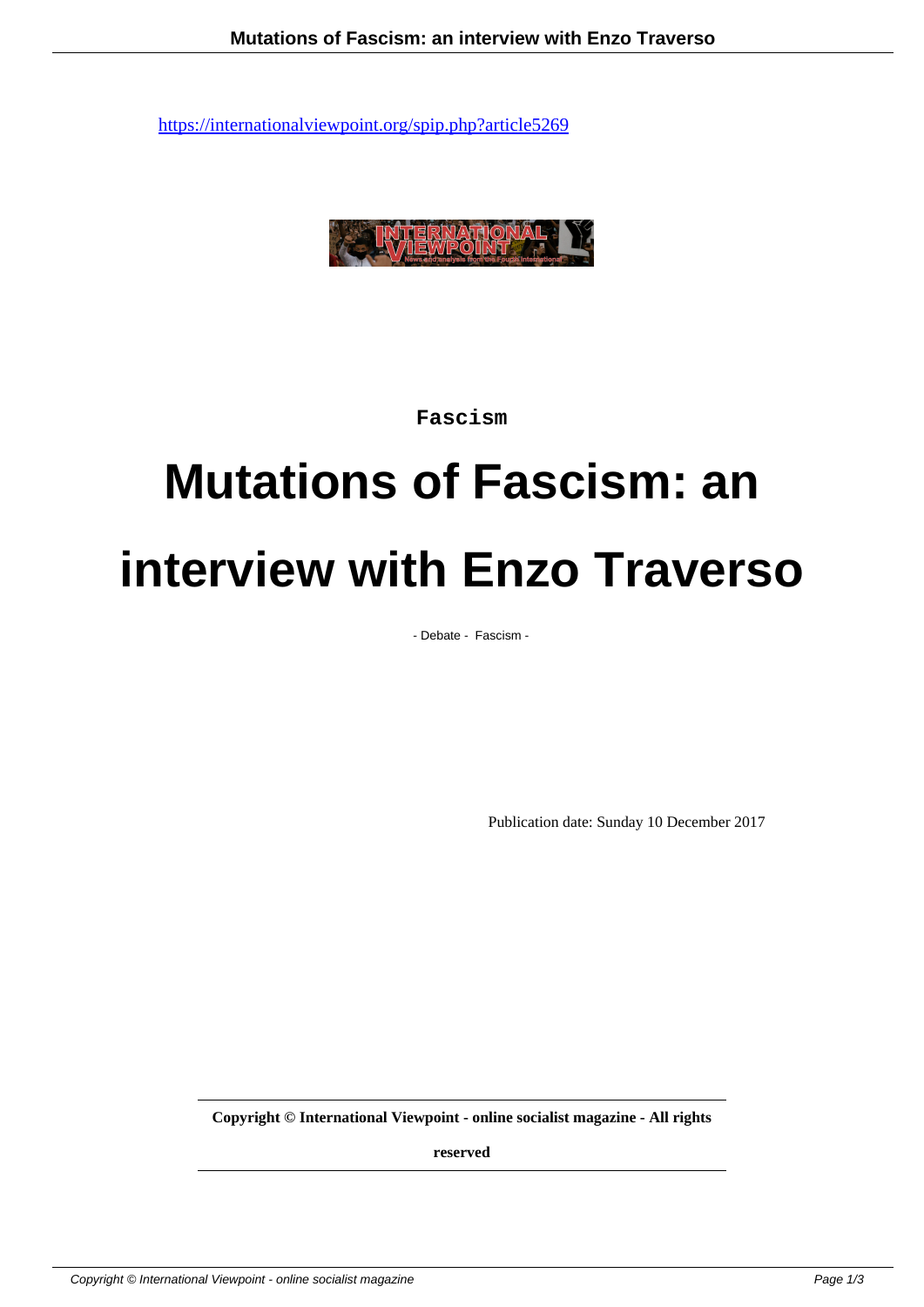**In** Les Nouveaux Visages du fascisme, Enzo Traverso and R $\tilde{A}$ ©gis Meyran discuss the continuities and discontinuities between the fascist movements of the twentieth century and the "post-fascist" far right of today. Olivier Doubre spoke with Traverso for the 16-22 February 2017 edition of **Politis**. Translated by David Broder.

# **You use the term "post-fascism" to characterise todayâEuros"s far Right movements. What does this term mean?**

Enzo Traverso: The idea of post-fascism firstly serves to characterise a political movement that is shot through with contradictions, and which has an evident fascist matrix âEuros" for that is its history, where it comes from âEuros" and in the Front NationalâEuros"s case a dynastic line of descent. There is an undeniable fascist hard core in the FN apparatus, its activist base, composed of neo-fascist militants of all generations. They are very active in the FN and hold onto a good part of the organisation. So there is a rift between the organisational reality of this party âEuros" or even its anthropological fabric âEuros" and Marine Le PenâEuros"s discourse in the media or the public sphere, which is of a xenophobic, nationalist, anti-neoliberal tenor but also comes out of a social Right. Yet if the FN were a neofascist sect, or even a neofascist party, I do not think that it would be considered likely to appear in the second round of the presidential election, or even capable of being FranceâEuros"s biggest party. This party is thus clearly transforming, and it is trying to operate a process by which it dialectically transcends its fascist character âEuros" but without entirely rejecting it. So in order to fight this party, we have to understand what it has become.

#### **But you also talk âEuros" as the title of your book indicates âEuros" of the "new faces of fascism"âEuros¦**

Post-fascism is a transitory phenomenon still in mutation, and this term clearly indicates what its matrix is. There is a big debate on "Trump and fascism" in the United States. But we cannot say that fascism is really the main force driving Trump. For her part, Marine Le Pen knows that that is where her party comes from! And that is why she is trying to adapt her nationalist and xenophobic discourse to the present context, including that of the European Union. Today, post-fascist movements advance a nationalism whose targets are no longer âEuros" as in the 1930s âEuros" other nations, and in particular European ones, but postcolonial immigration and Islam. This change of targets has a lot of implications because it allows the FN to present itself with a democratic and republican rhetoric. Taking Islam as its target, it characterises itself as the defender of Western values.

### **Indeed, you explain that while the FN tries to present itself as "just as republican as the others," this is not the case, including in the eyes of the traditional rightâEuros¦**

There is a difference of nature, on account of the simple fact that the traditional Right has far more organic links with the ruling A©lites than the FN has. Today, this party is not the choice of the globalised ruling classes. Yet it today presents itself as the defender of democracies against the threats supposedly bearing down on it, particularly Islam, fundamentalism and Islamic terrorism. And even as the defender of equality between men and women, or of homosexuals! In my view, the fact that it can appropriate republican rhetoric can only stir up questions on the notions of republic and republicanism. There are a certain number of elements in the republican tradition that allowed for this transplant operation. We cannot defend the Republic as if it were a sacred, immaculate entity; for its history is contradictory and includes nationalism, colonialism, xenophobia and what may be a rather questionable conception of secularism [la $\tilde{A}$  cit $\tilde{A}$ ©]. This should push us to cast a critical look at the history of the Republic, rather than adopt this history wholesale, in an uncritical fashion.